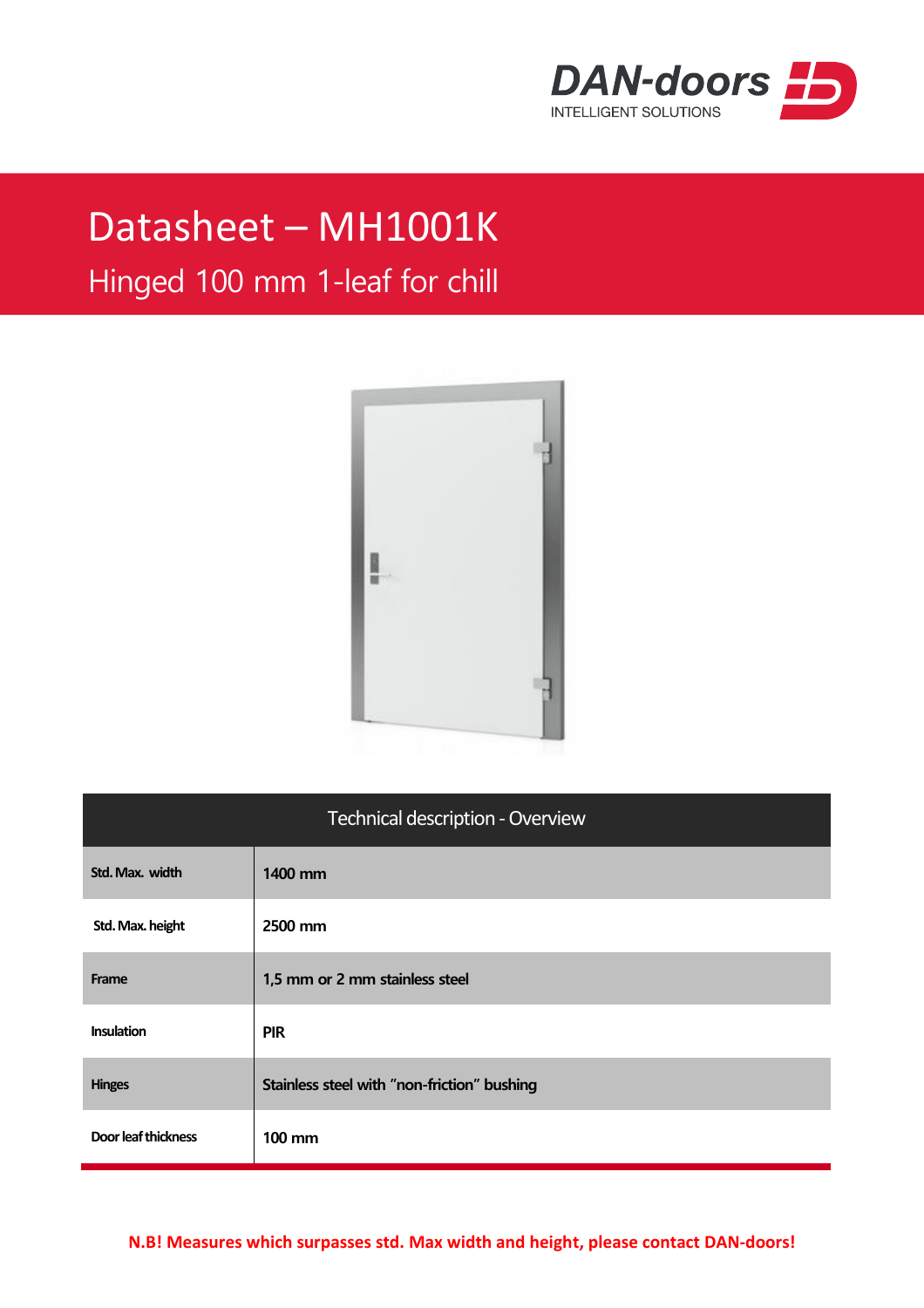

| Component                     | Material/description                                                                                                                                                                                                                                             |
|-------------------------------|------------------------------------------------------------------------------------------------------------------------------------------------------------------------------------------------------------------------------------------------------------------|
| Door leaf material            | 1.0 mm Stainless steel AISI304<br>$\bullet$<br>1.0 mm Galvanized steel<br>$\bullet$<br>1.0 mm White PVC (Food safe)<br>$\bullet$<br>If you want other surfaces, please contact DAN-doors.                                                                        |
| Frame                         | 1,5 mm stainless steel<br>٠<br>2 mm stainless steel<br>$\bullet$<br>2 mm Anodized aluminum<br>$\bullet$<br>Frame is always isolated<br>٠                                                                                                                         |
| <b>Gaskets</b>                | Approved for use in the food industry                                                                                                                                                                                                                            |
| <b>Handles and lock cases</b> | Fermod 920 without locking or 921 with locking<br>$\bullet$<br>D-handle with long sign in stainless steel<br>$\bullet$<br>DD-handle – 1. point handle, 2. point handle or 3 points handle<br>$\bullet$<br>If you want other solutions, please contact DAN-doors. |

DAN-doors a-s

Tlf.: +45 87 93 87 00 dd@dan-doors.dk www.dan-doors.dk